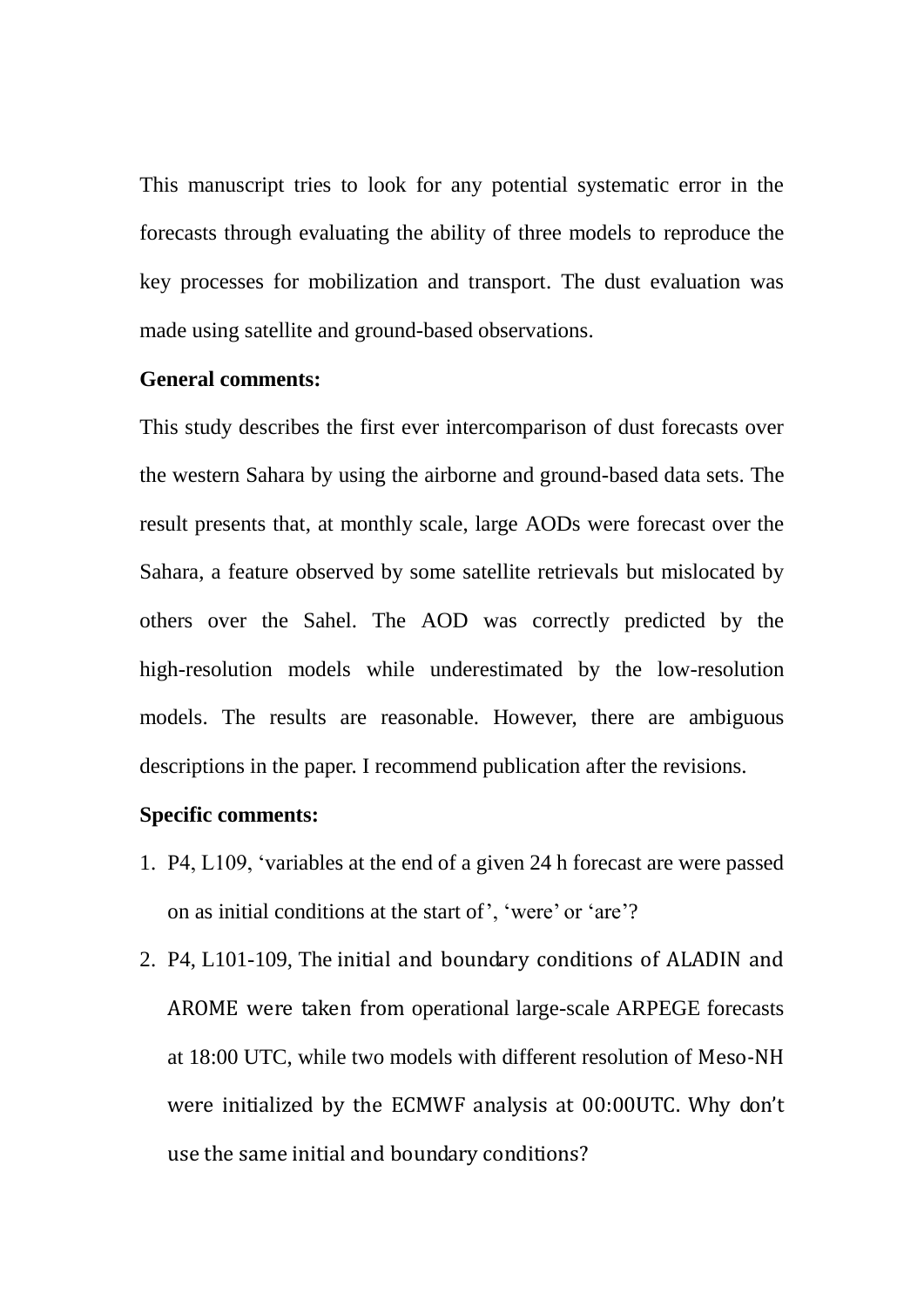- 3. To discrepancy of different models' result, what is the main reason? How about the contributions of initial and boundary condition and the DEAD version?
- 4. P18, Lin595: What is the reason of the AOD difference between MODIS and MISR? Just because of the number of observations? How about the contribution of retrieval algorithm?
- 5. The aerosol emission field is not needed to input for models? It is calculated by model itself?
- 6. What is the height of wind filed used to calculate the dust emission? Same or not in three models?
- 7. As shown in the paper, the simulation abilities of three models are different even over same area. How about the land surface situation in each model? Same or different?
- 8. As shown in L68 on P3, 'The objectives of this intercomparison were to look for any potential systematic error in the forecasts...', How to ensure the error is systematic and how to eliminate such error in forecasts reasonably?
- 9. On the research of dust, there are many studies on the dust property and transport basing on the observation and simulation over the world, such as:
	- Kaufman, Y. J., Tanré, D., Dobocik, O., Karnieli, A., and Remer, L. A.: Absorption of sunlight by dust as inferred from satellite and groundbased remote sensing, Geophys. Res. Lett., 28, 1479–1482, 2001.
	- Takemura, T., Uno, I., Nakajima, T., Higurashi, A., and Sano, I.: Modeling study of